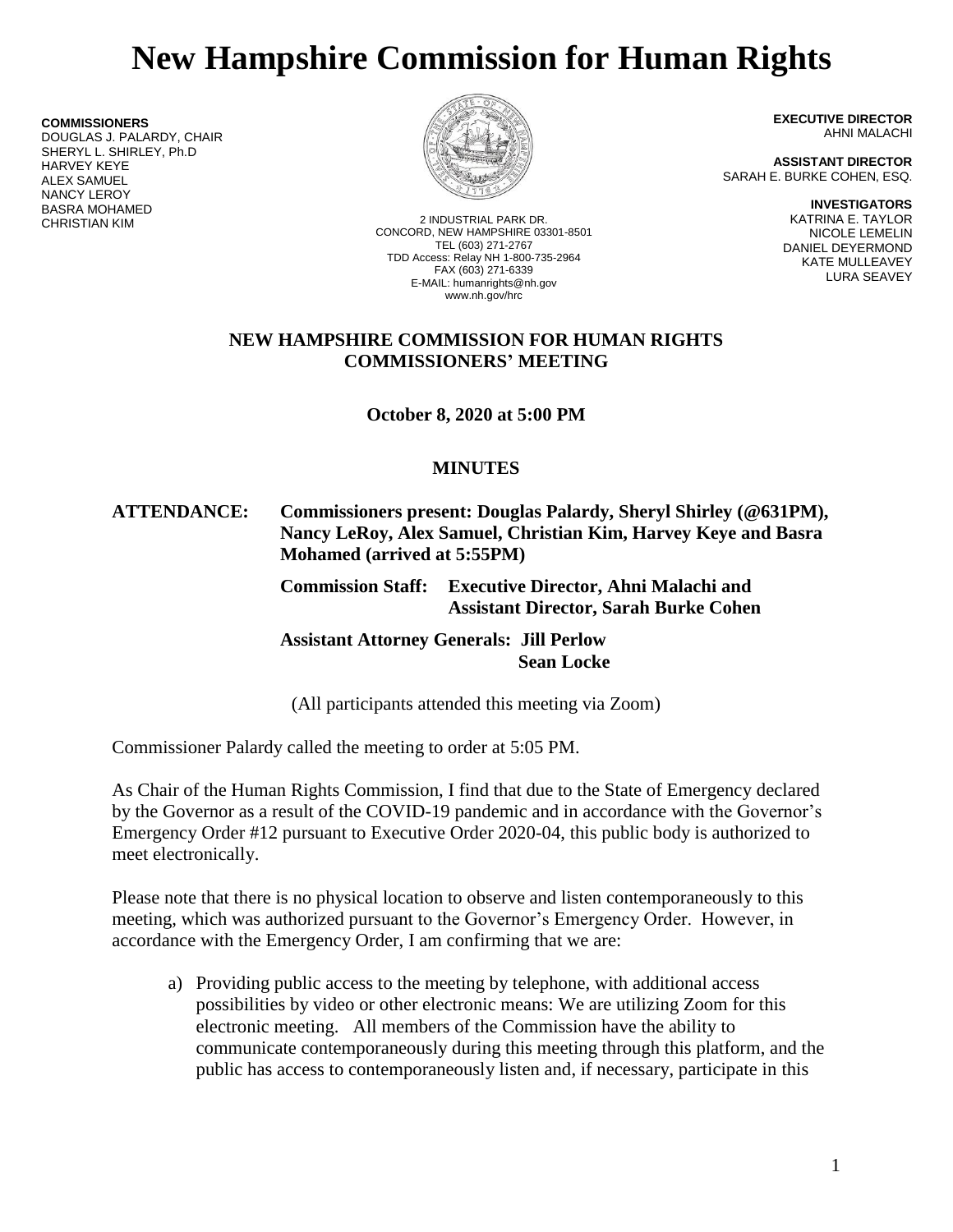meeting by contacting the Commission's office at 271-2767 and receiving the meeting id and passcode.

b) Providing public notice of the necessary information for accessing the meeting:

We previously gave notice to the public of the necessary information for accessing the meeting, including how to access the meeting telephonically. Instructions have also been provided on the website of the Commission for Human Rights at <nh.gov/hrc>.

- c) Providing a mechanism for the public to alert the public body during the meeting if there are problems with access. If anybody has a problem, please call 271-2767 or email at: <humanrights@nh.gov>.
- d) Adjourning the meeting if the public is unable to access the meeting. In the event the public is unable to access the meeting, the meeting will be adjourned and rescheduled.

Please note that all votes that are taken during this meeting shall be done by roll call vote.

Let's start the meeting by taking a roll call attendance. When each member states their presence, please also state whether there is anyone in the room with you during this meeting, which is required under the Right-to-Know law."

> Commissioner Palardy: home, alone; Commissioner Shirley: home, alone; Commissioner LeRoy: home alone; Commissioner Samuel: home, alone; Commissioner Kim: home, alone; Commissioner Keye: home; alone; Commissioner Mohamed: home, alone

# **1. PUBLIC COMMENT**

Commissioner Palardy asked if anyone from the public was present and wished to make public comment. There was no response.

# **2. APPROVAL OF SEPTEMBER MEETING MINUTES**

Commissioner LeRoy moved and Commissioner Shirley seconded a motion to approve the September minutes as amended. Roll call: Commissioner Palardy - yea; Commissioner Shirley – yea; Commissioner Samuel—yea; Commissioner LeRoy - yea; Commissioner Kim—yea and Commissioner Keye – yea. The motion carried.

# **3. SEAN LOCKE, AAG – DIRECTOR, CIVIL RIGHTS UNIT, DOJ**

Director Malachi introduced AAG Locke. He is the Director of the AG's Civil Rights Unit ("CRU"). Attorney Locke wants to address the NHCHR relative to thoughts and ideas related to the CRU and its relationship with the NHCHR. This includes a possible Memorandum of Understanding between the CRU and NHCHR. Attorney Locke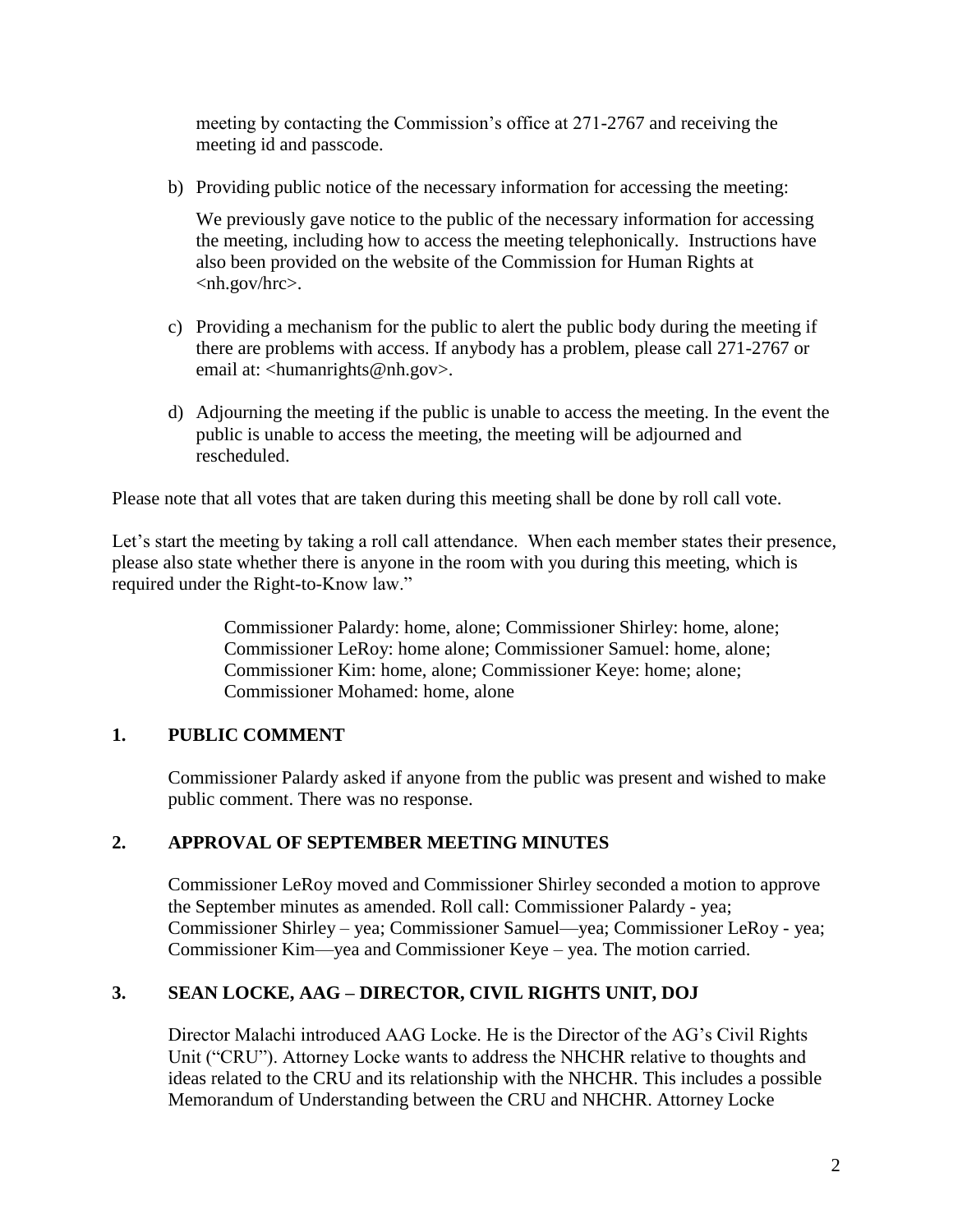discussed the general objective of the CRU and how the NHCHR and CRU can work best together without duplicating services. The CRU was established in approximately December 2017. Attorney Locke has been the Director for about a year. Attorney Locke gave a summary of his background. The CRU is an arm in the AGs office. It has jurisdiction to bring actions under and/or enforce RSA 354-A and RSA 354-B. Attorney Locke discussed the purpose and objectives of RSA 354-B. Attorney Locke also discussed the role of the CRU relative to bringing actions under RSA 354-A, which requires the AG CRU to file a Charge with the NHCHR. The AG CRU would bring a Charge with the hopes of getting an outcome that could include policy changes and monitoring to ensure business practices have been changed. Attorney Locke talked about working with the NCHR to identify "bigger" picture "bad actors" and allow the CRU to effectuate its objective of protecting the public by seeking policy and business practice changes from those "bad actors". With that said, an action brought by the CRU would not prohibit an individual to bring a charge and seek appropriate damages. Because the CRU does not advocate for the individual, the CRU would suggest individuals protect their rights by filing as an individual with the NHCHR. Attorney Locke talked about possible changes that would need to be made including a statutory change that would expand the statute of limitations for AG CRU brought claims to ensure the AG CRU could complete its initial investigator prior to bringing a Charge to ensure it is a "valid" claim.

Commissioner Keye asked how many civil rights organizations are in NH? Attorney Locke stated that the AG CRU and NHCHR are the only organizations that can bring civil rights claims. In addition, an individual can bring a claim, but would need to file with the NHCHR first and can be represented by an attorney. Commissioner Keye followed up by asking if "we" are becoming a better state in helping the public. Attorney Locke responded that more available resources, including the NHCHR and AG CRU, for the public allow for the public to feel like their reports are being heard and investigated.

Commissioner Samuel asked in terms of case referrals what type of cases would be referred. Attorney Locke replied that the cases would be those that there are some patterns/practice of inappropriate behavior.

Director Malachi stated the NHCHR has done some review of past cases to determine respondents that have historically had patterns/practice of bad behavior. Director Malachi explained that it would be these respondents that may require additional investigation and/or involvement of the AG CRU to assist with getting the business practice changed.

Commissioner Keye asked what needed to be posted relative to the NHCHR. Director Malachi explained the NHCHR signage is required to be posted at each business. Director Malachi stated the NH Dept. of Labor has our sign available for posing as does the NHCHR on its website. Commissioner Keye said he will look at various businesses to see if their signage is posted. Director Malachi stated the signage should be posted in areas where employees congregate. Commissioner Keye said he is devoted to the state and wants to assist with making it clear that NH is an anti-discrimination state.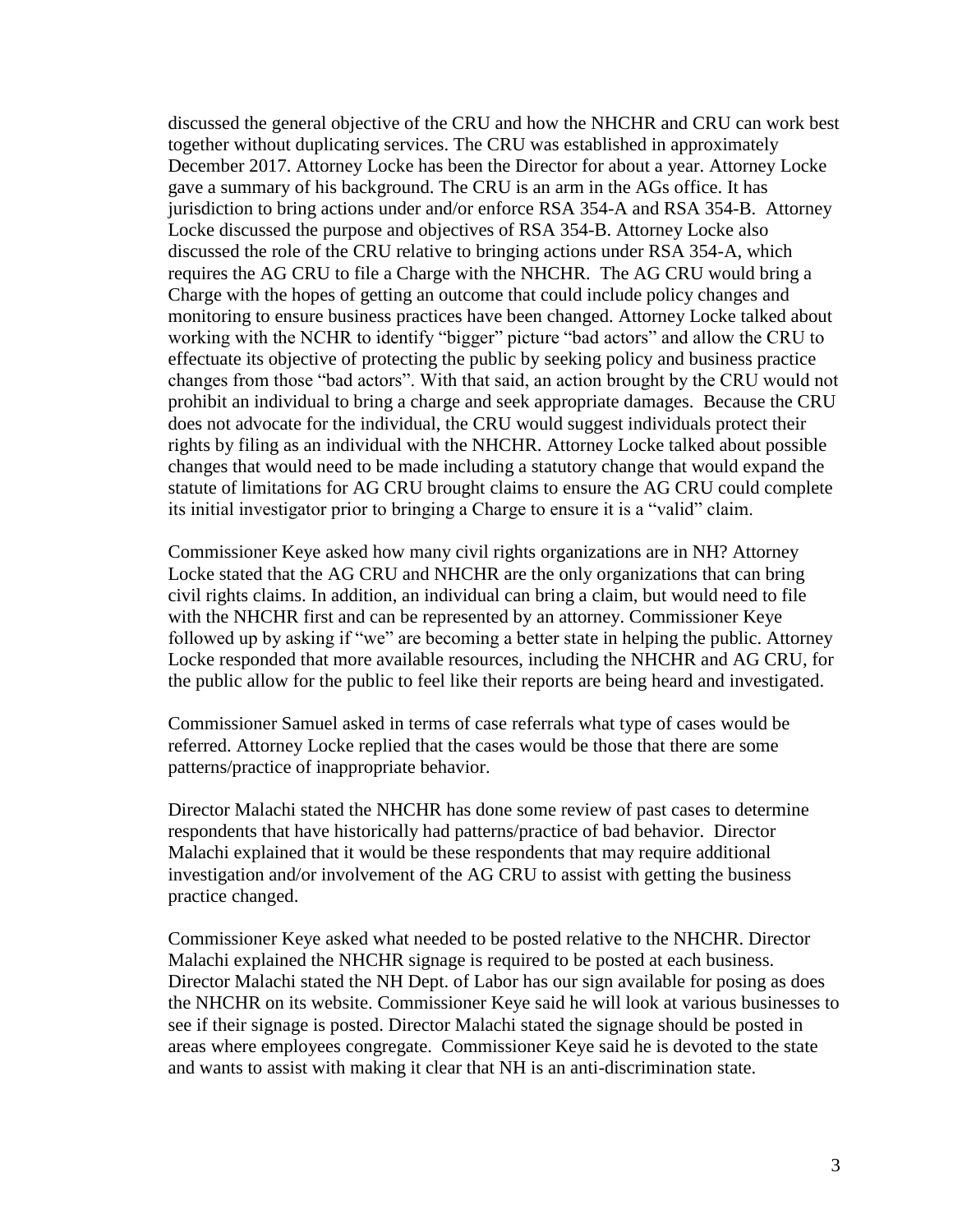Commissioner Shirley asked about employment cases in that the NHCHR in the past has recommended "frequent" offenders to the EEOC and potentially could also do so should there be a HUD contract in the future. Commissioner Shirley asked Attorney Locke to address this. Attorney Locke said that these issues/claims would be processed under state law which is more protective. Certainly, there could be work between EEOC and HUD, but generally the CRU would enforce the measures under state law. Attorney Locke said that he has been working to network with other agencies such as NH Legal Assistance, which is contracted with HUD to investigate some claims, to assist with the CRU getting information on actors that have patterns/practice that are problematic.

Commissioner Palardy asked Attorney Locke if there was a way to get a more formed relationship with the NHCHR and CRU. Attorney Locke said that he has thought about how to better form the relationship between the CRU and NHCHR, but also understands that there needs to be some separation given the CRU brings Charges before the NHCHR. Attorney Locke imagined a potential of Assistant Director Burke Cohen and he meeting every so often to discuss the Charges that have been filed. Attorney Locke talked about the work Director Malachi and he have started relative to COVID-19 related issues such as mask wearing.

Commissioner Keye asked about mask wearing and disabilities. Attorney Locke discussed the interactive process relative to mask wearing. Attorney Locke said it can be a fully formed process in employment, but it can be a bit more complicated when it comes to places of public accommodation.

Attorney Locke said the Commissioners are welcome to contact him should issues or questions that come up to contact him. Attorney Locke said that Director Malachi and Assistant Director Burke Cohen had his contact information.

Attorney Perlow had we had previously discussed the possibility of a Memorandum of Understanding to allow both NHCHR and the CRU to have an understanding of the broad concepts. It seems that the MOU would be the next steps. Director Malachi said we had talked about establishing a periodic meeting to ensure cases don't get lost by ensuring there was an appointed time to discuss matters with Attorney Locke/CRU.

Commissioner Shirley stated that the NHCHR should be careful in how and what gets referred to ensure that we don't jeopardize our EEOC contract. Director Malachi explained her thoughts on the ability of the NHCHR to process cases in accordance with EEOC policies/procedures while still allowing the CRU to proceed with its case. Assistant Director Burke Cohen stated the EEOC's Strategic Plan is very limiting. With that said, Assistant Director Burke Cohen believes EEOC would welcome collaborating with the CRU on cases that have the potential of addressing a "bigger" bad actor.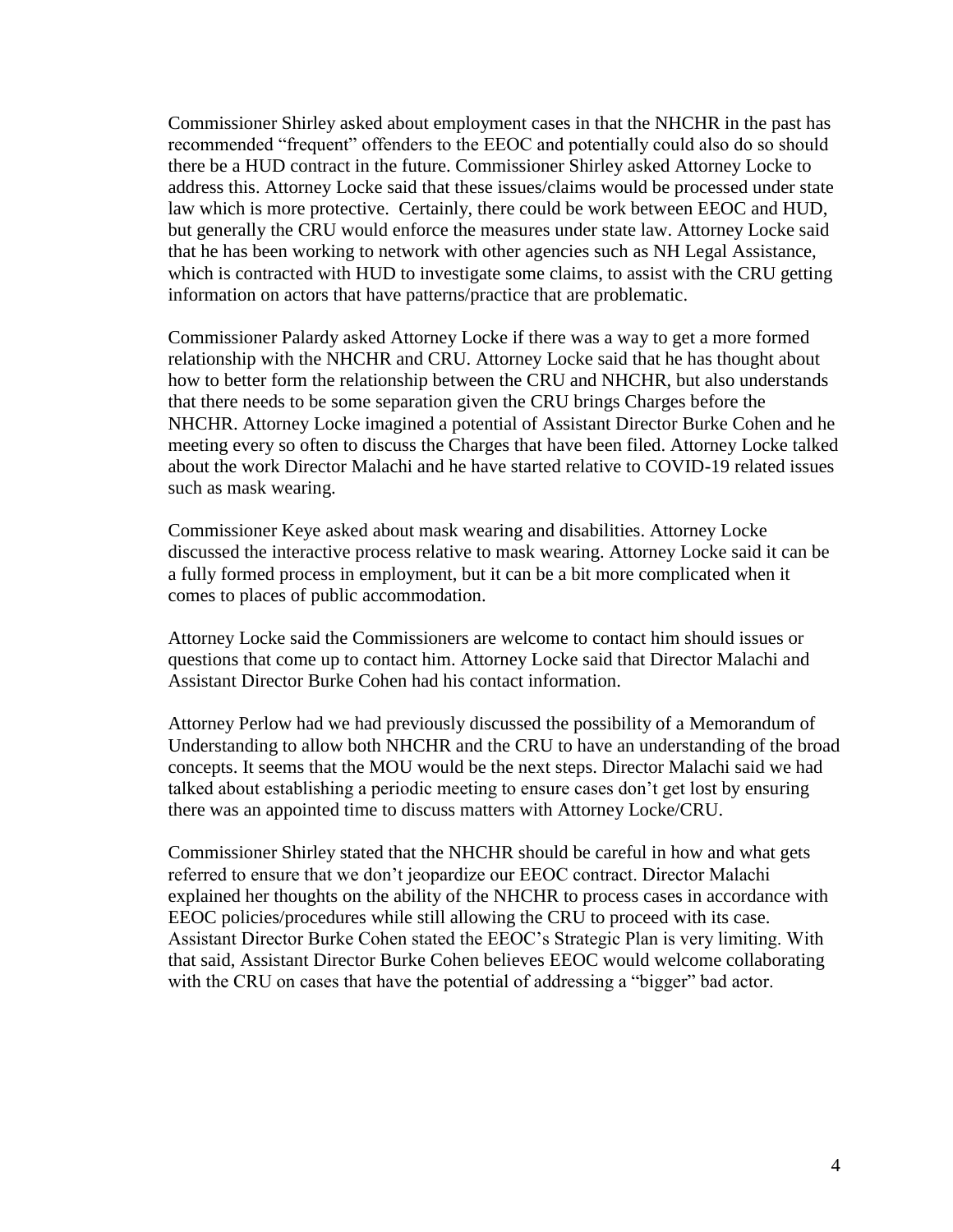#### **4. DIVERSITY & INCLUSION COUNCIL UPDATE**

Executive Director Malachi updated the Commissioners. The last meeting was September 22, 2020. The Diversity & Inclusion Counsel ("Diversity") will meet the  $4<sup>th</sup>$  Tuesday of every month. The Governor's COVID-19 Equity Response Team (GCERT) was formed to develop and recommend a strategy for the state to address disproportionate impacts of the COVID-19 pandemic. GCERT is a sub-committee of Diversity Council and will focus on and prioritize issues that came of the report that are not already being addressed by another organization.

There is a non-profit organization called "Stay, Work, Play". It is an "advocacy" group. Its role is to market to and encourage specifically young people to move to the state as well as maintain those that already live here. Members of the Diversity Council, including Director Malachi, participated in the meeting to connect and share ideas for how the two groups can work together going forward.

The Diversity Council at its next meeting will talk about NHCHR and HUD. The Diversity Council is beginning the work of preparing their annual report and will include a request for assistance of the Governor and Legislature to support the NHCHR in getting a HUD contract. Director Malachi also stated Attorney Locke sits on the Diversity Council and so it allows for Director Malachi to connect on a monthly basis with him.

#### **5. OFFICE UPDATES.**

Director Malachi discussed the Long Range Planning Committee meeting. She explained that the NHCHR needed to get its lease approved. The meeting was yesterday and Director Malachi attended for the presentation. The lease was approved for the next 3 years. Commissioner Keye asked the landlord's name. Director Malachi stated it is Gerald McCarthy and he is headquartered in Waltham, MA.

Director Malachi stated she will be attending the upcoming Governor & Council meeting to request permission to accept the additional funds received due to the NHCHR's upward modification. Director Malachi doesn't anticipate any issues.

Director Malachi discussed the Administrative Rules and HUD. She said Law Clerk Connor Parent has been an integral part in getting the rules together. Director Malachi, Assistant Director Burke Cohen and Law Clerk Parent met with some gentlemen from the Department of Admistrative Services who specialize in the Administrative Rules process.

Director Malachi stated she was close to being able to submit a "LSR" to start the legislative process to get RSA 354-A to a place that would allow for substantial equivalence in accordance with HUD.

Commissioner Keye asked what Legislative Committee the NHCHR legislation would go before. Commissioner Shirley stated the last time it went before the Judicial Committees.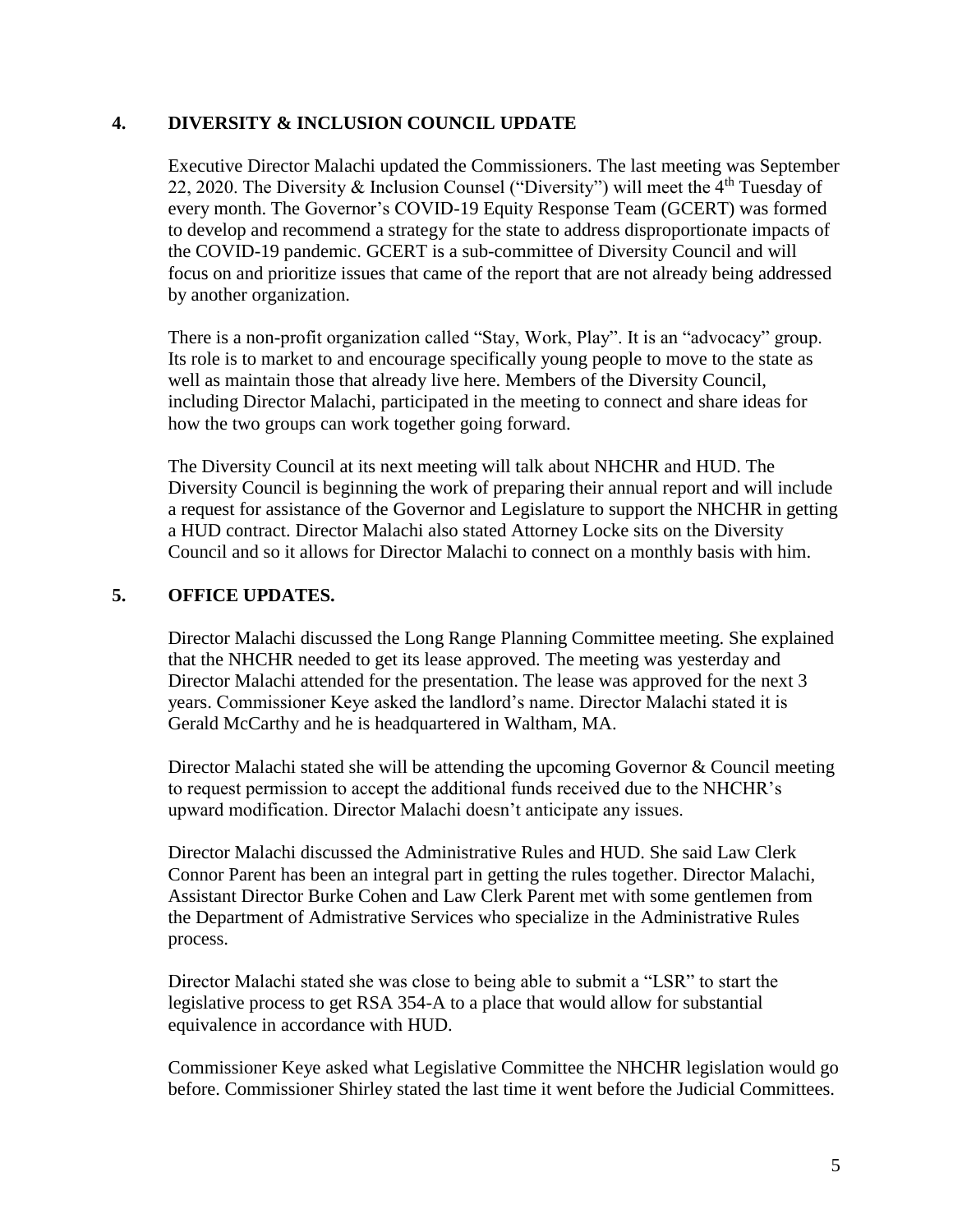There was a discussion of what committee it would go before. Commissioner Keye and Commissioner LeRoy stated it would be good to know when it goes forward as many of the Commissioners have contacts in the Legislature.

Implicit Bias training. Director Malachi stated it will be mandatory training for the NHCHR staff. The flyer for the training is attached. Director Malachi stated it is also open to the Commissioners as well. Director Malachi stated there is no sign up information yet, but as soon as it is received it will be forwarded to both staff and Commissioners. It is scheduled for November  $20<sup>th</sup>$ .

#### **6. REVIEW OF INVESTIGATOR CASELOAD**

Assistant Director Burke Cohen discussed the NHCHR's caseload. Currently, the NHCHR has closed 225 cases for FFY2020, which is 132% of the EEOC Contract. Assistant Director Burke Cohen stated she was extremely proud of the staff. She added that after assignments this month, the pending file will be at 220 unassigned cases. This is great considering there were 360 unassigned cases in October 2019. Assistant Director Burke Cohen also stated the NHCHR just started FFY2021 and the staff continues to efficiently process its cases.

## **7. HEARING SCHEDULE UPDATE AND PANEL ASSIGNMENT**

Assistant Director Burke Cohen discussed the hearing schedule. The October 28, 2020 hearing will not go forward as the case has settlement. Assistant Director Burke Cohen asked for volunteers for the December 17, 2020 and January 21, 2021 hearing dates. Commissioners Palardy, Keye and Mohamed volunteered for the December 17, 2020 hearing date. Commissioners Palardy, Keye and LeRoy volunteered for the January 21, 2021 hearing date.

An inquiry was made of Commissioner Shirley. Commissioners Shirley stated her term as a Commissioner expires on November 1, 2020. Commissioner Keye stated she should not leave the Commissioner and the Commission needs to see about getting her reconfirmed. Commissioner Shirley stated she is contemplating her options as she is retiring from teaching effective January 8, 2021. The Commissioners echoed their wishes that Commissioner Shirley not leave the Commission. Commissioner Shirley said at this time she is keeping her options open, but, after inquiry from Commissioner Palardy, agreed to serve until a Commissioner is appointed.

#### **8. OTHER BUSINESS**

Director Malachi discussed the proposed revision to the NHCHR's investigative process. Commissioner LeRoy asked if this was a new way to do things. Director Malachi explained the process including that it would more closely mirror the EEOC process, which includes a triage process. Director Malachi explained that the hope would be to move through the investigative process more efficiently in less than the statutory 24 months. Director Malachi discussed the logistics of revising the process to get the